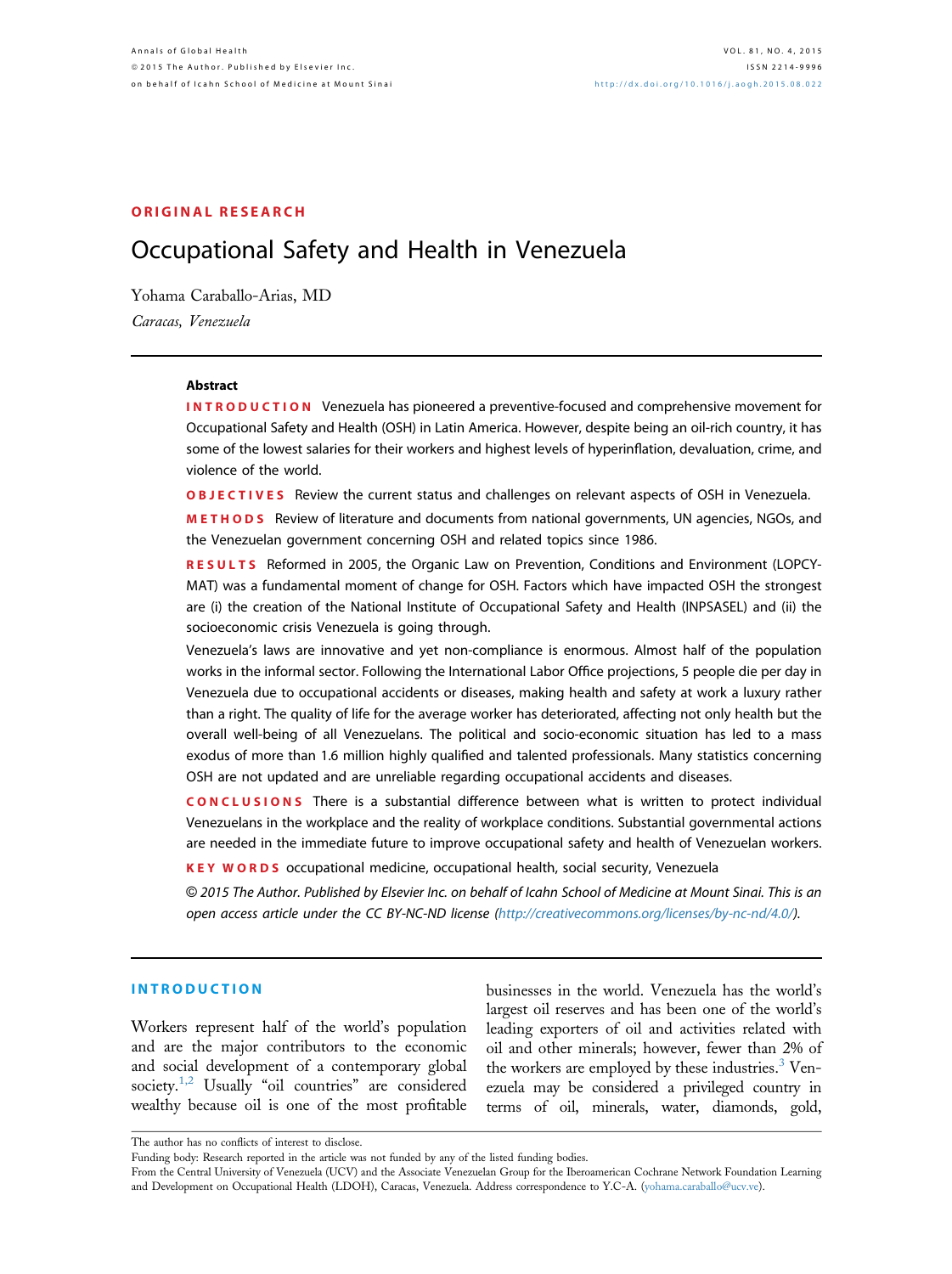aluminum, and other natural resources, but the paradox is that at least 48% of its population live in extreme poor conditions.<sup>4</sup> Unfortunately, with the dropping price of oil and increased social, economic, and political instability in 2014, Venezuela entered an economic recession.<sup>5</sup> In addition, the country's internal turmoil is evident in the extraordinarily high body count statistics for the decade preceding this economic decline, with the 2014 alone surpassing 24,980 deaths and a rate of 82 murders per 100,000 people.[6](#page-7-0) These numbers mimic that of the Iraq War and at some points surpass them, even though the population is in peacetime.<sup> $\tau$ </sup> These numbers make Venezuela the second highest in the world for homicides.<sup>[8](#page-7-0)</sup> The declining economy and increasingly dangerous environments have significantly decreased the quality of life for Venezuelan workers and their families to the point where not even the workplace is exempt from becoming a crime scene. Based on a university study, the troubled population and overall negative situation in Venezuela has led to a migration of an estimated 1.6 million Venezuelans since 1999; however, official statistics have not been published.<sup>9</sup>

As is well known, the health of the workers is determined by a number of factors, including hazards in the working environment, social factors, individual behaviors, and access to health services.<sup>[10](#page-7-0)</sup> All these factors and risks are easier to control in the formal economy. Unfortunately, large portions of the working population are part of the informal workforce and therefore excluded from a number of social security rights. Many work in extremely hazardous conditions that are physically demanding and adversely affect their health.<sup>[11](#page-8-0)</sup>

This article is a snapshot of what occupational safety and health (OSH) in Venezuela looks like today. Many of the socioeconomic factors, legislation, regulations, health system, education system, training, and research that affect OSH in Venezuela are discussed for their impact on the field at present and prospectively in the future. Ultimately we shed light on the difference between Venezuela's attempts to improve the occupational health (OH) standards for the country's workers and the current reality of unsafe working conditions.

# CHARACTERISTICS OF THE BOLIVARIAN REPUBLIC OF VENEZUELA

The current Venezuelan population makes up approximately 30 million people of whom 49.8% are males and  $50.2\%$  females.<sup>[12](#page-8-0)</sup> The economically active population in January 2015 was 14.2 million

people and the working population was 13.1 million people (including informal economy), 61% males and 39% females. The unemployed population was 1,100,000, equivalent to 5.5% of the economically active population. $^{13}$  $^{13}$  $^{13}$  According to PAHO, the life expectancy in Venezuela is estimated at 72 years for men and 80 years for women.<sup>14</sup> Between 2001 and 2011 the rate of aging in the Venezuelan population has increased from 21.3% to 32.4%, representing the percentage of persons older than 59 years per 100 persons under  $15$  years.<sup>15</sup> It has been confirmed that there is an overall decline in the crude birth rate over the last 15 years: in 2010 the rate per 1000 inhabitants was 24.6, and in 2015 the rate was drop-ped to 18.6.<sup>[16](#page-8-0)</sup> Between 1990 and 2000, the percentage of adults and elderly individuals in Venezuela increased by almost  $17\%$ .<sup>[12](#page-8-0)</sup> All data indicate an aging working population and a potential problem in future.

By the end of 2008, the working population by economic sector was distributed as follows: commerce 37.9%; manufacturing 18.2%; hotels and restaurants 9.3%; transportation 8.1%; community services 7.5%; real estate 5.9%; construction 5.6%; health and social services 4.0%; education 2.8%; electricity, gas and water 0.8% (Fig. 1).<sup>17</sup>

In Venezuela there are 427,173 enterprises; 99.49% are medium and small enterprises (<100 workers), 75.5% have between 1-4 workers, and only 0.5% are large enterprises  $(>101$  workers).<sup>[17](#page-8-0)</sup> At least 40.8% of the working population works in the informal sec-tor.<sup>[13](#page-8-0)</sup> As previously stated, there is a total working population of 13.1 million people, and out of the formal sector 21% work in the public sector and 79% in the private sector.<sup>13</sup> On the other hand, it is important to mention an example of the low salaries<sup>18</sup> in Venezuela: a full-time university professor gets paid 7.854 bolívares per month, equivalent to \$37.70 (according

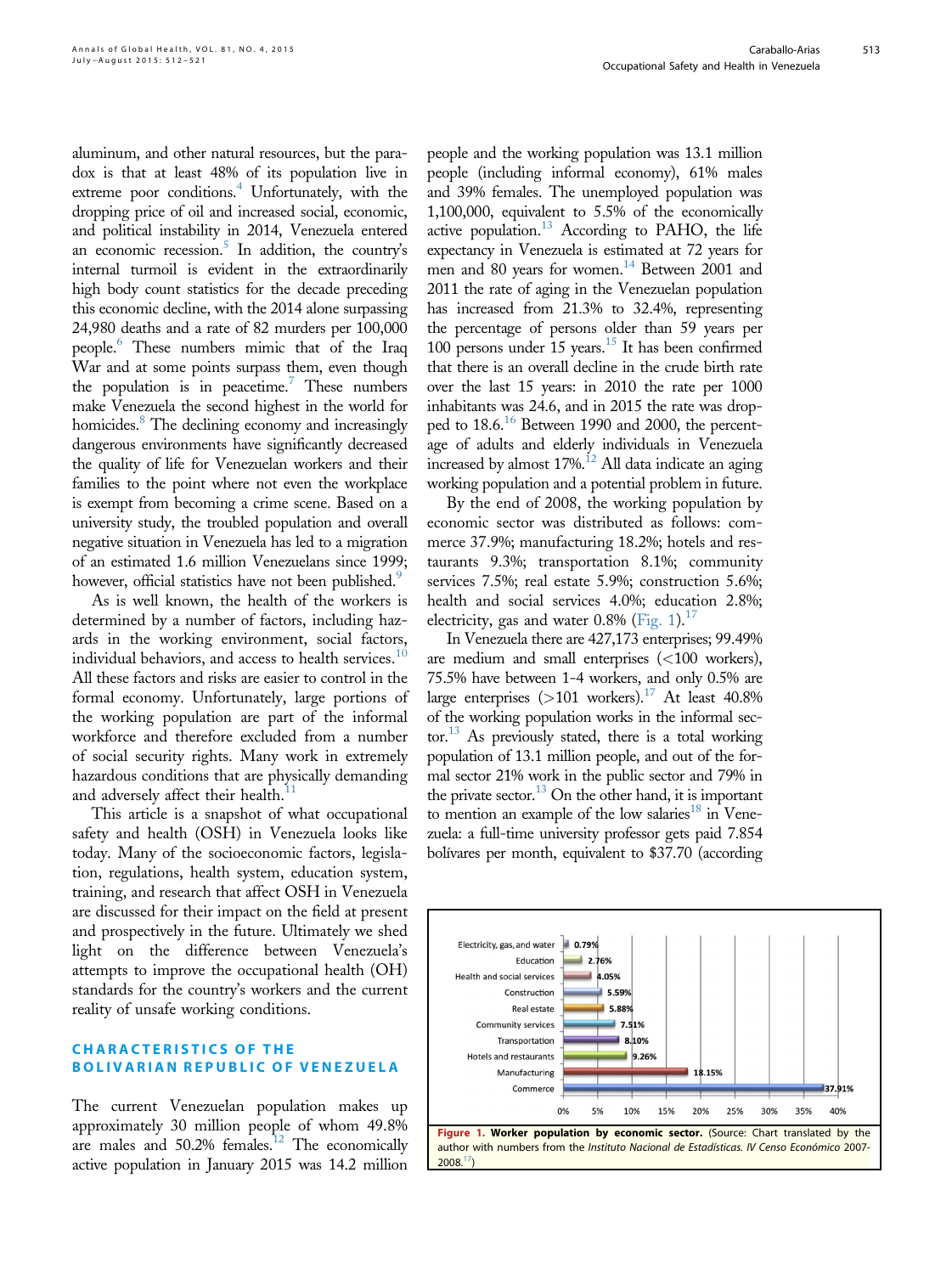to official dollar rate in Venezuela by the Sistema Marginal de Divisas [SIMADI], which is currently in 198.5 bolívares per dollar $19$ ; however, there are other exchange rates and the existence of a black market).

#### GOVERNMENTAL ORGANIZATIONS

The National Institute of Prevention, Health and Safety (Instituto Nacional de Salud y Seguridad Laborales). In Venezuela the attention on health and safety at work has expanded significantly since the creation of the Instituto Nacional de Salud y Seguridad Laborales (INPSASEL) under the Ministry of Popular Power for the Social Process of Work (Ministerio del Poder Popular para el Proceso Social de Trabajo).<sup>[20](#page-8-0)</sup> In May 2002, INPSASEL was created with the intention of reviving OSH in Venezuela. It was thought that institutional development and action would enable the design and implementation of a national policy on OSH prevention. A public system of inspection and supervision of working conditions and worker's health was constructed. This comprehensive approach was designed to exist within the Venezuelan social security system and to act according to the demands of the current workplace with the well-defined goal of control and prevention of occupational accidents and diseases.<sup>20</sup> However, after more than a decade since its creation, INPSASEL has become more a reactive than a preventive institute, generally making inspections to private companies after an accident has occurred or an occupational disease has been reported. Furthermore, although inspections may be made to public businesses or institutions and recommendations are given, little or no sanctions are ever implemented for inappropriate procedures, in contrast to the approach for private companies. Statistics on deaths, diseases, accidents, and improper following of OSH procedures in these facilities are rarely shared with the public.

The Regional Institute for Management of Workers' Safety and Health (Gerencias Estadales de Seguridad y Salud de los Trabajadores). As part of the INPSA-SEL, the Regional Institute for Management of Workers' Safety and Health (Gerencias Estadales de Seguridad y Salud de los Trabajadores [GERESAT]) "State Authority Managers Safety and Health Workers" institutes were developed as regional branches. A GERESAT could provide direct customer service to the workers and employers and be more attuned to the needs in their geographical area than 1 centralized national office could do. The emphasis in these regional centers was on creating a culture for prevention and health promotion

in the workplace and also on providing technical consultants specializing in the areas of occupational medicine, health, hygiene, ergonomics, safety, and labor law. Likewise, these offices would provide evaluations of working environments and working conditions, do accident investigation work, complete procedures for the certification of OSH, and stimulate the establishment of Health and Safety Committees.<sup>[20](#page-8-0)</sup> Such committees, with 50% representing the employees and 50% representing the employer, have the mission to gain better rights and benefits to the workers in public and private companies.

## Legislation

The Constitution of the Bolivarian Republic of Venezuela. The Constitution of the Bolivarian Republic of Venezuela from 1999 is among the world's longest, most complicated, and most comprehensive constitutions.[21](#page-8-0) Currently Venezuela is 1 of 3 Latin American countries to have their own constitution with an OSH component, specifically Article 89, which declares the Right for Health at Work, which makes Venezuela in principle a leading country in the protection of its workers.<sup>22</sup> Article 308 of the Venezuelan Constitution showed a change from how the government previously viewed businesses, introducing support for alternative management of businesses: "The State shall protect and promote small and medium-sized manufacturers, cooperatives, savings funds, family-owned businesses..."<sup>[23](#page-8-0)</sup> In practice, however, problems were created as the operationalization in cumbersome and increasingly bureaucratic procedures were not helpful to the development and perpetuation of small and medium enterprises. These regulations included higher taxes and the need for legal permissions to operate all businesses and did not include sufficient institutional support. In addition, the detailed new rules were ever changing, adding to the volatility of the country and the near impossibility of opening new businesses in Venezuela.

In theory, the government supported these business alternatives as a way to democratize capital and challenge the oligopolistic control of the economy. Government support of cooperatives is in the Constitution, and these cooperatives in Venezuela became a more prevalent business option after the introduction of this government support. Behind the written theory that "the state shall promote and protect these associations destined to improve the popular economic alternative,"<sup>[23](#page-8-0)</sup> the fact is that these associations have promoted less and less the protection of workers' rights; with the absence of a formal employer, it became a conflict for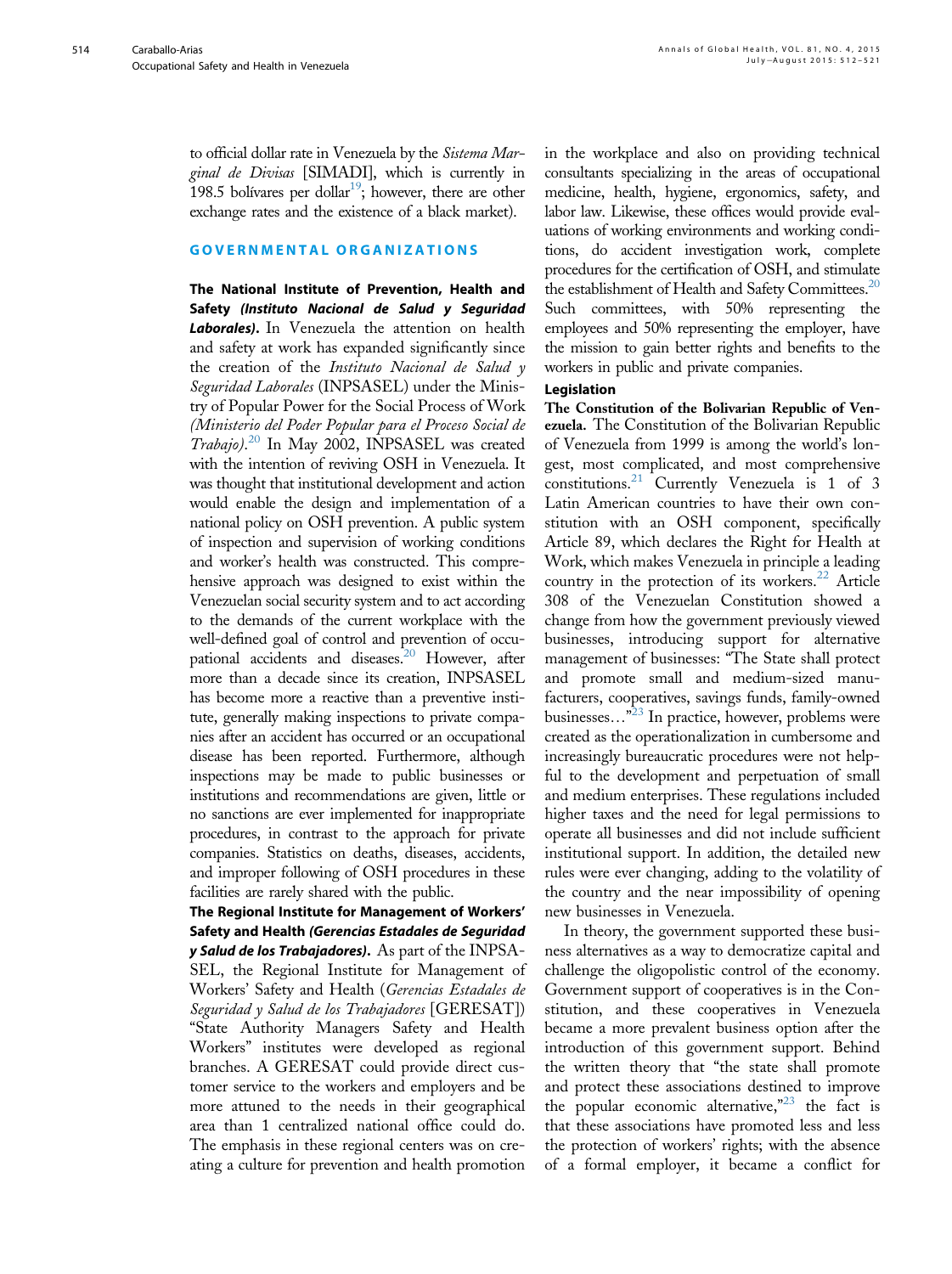workers to complain or declare the issue through the INPSASEL system if an accident or occupational disease happened. This is especially true because the relationship between employer and employee is completely horizontal. At the same time, it is clear that these associations face the same difficulties of developing a business as other companies within the formal economic structure. Therefore, many form businesses within the informal structure, with the added benefit of not having to pay any taxes—which are substantial—if they develop this way. In the formal sector, Venezuelan factories as well as public and private companies have been facing budget cuts and have fewer raw materials. This has affected the workplace environment and the employers' investment in OSH, ultimately leading to less healthy workers and less production.

The Republic of Bolivarian Venezuela Constitution (1999) enshrines the right of everyone to social security and protection in the workplace during working hours. To ensure compliance, it was necessary to create institutions with the power to enforce OSH measures and compel employers to guarantee workers an optimally safe and healthy work environment. This constitutional mandate implies the need to develop a policy to protect the health of workers and to prevent accidents and occupational diseases.<sup>23</sup>

## REFORM OF THE ORGANIC LAW ON PREVENTION, CONDITIONS, AND LABOR ENVIRONMENT-"LEY ORGÁNICA DE PREVENCIÓN, CONDICIONES Y MEDIO AMBIENTE DE TRABAJO "

Before the creation of the 1986 version of the Organic Law on Prevention, Conditions and Labor Environment ("Ley Orgánica de Prevención, Condiciones y Medio Ambiente de Trabajo" [LOPCY- $\text{MAT}$ )<sup>[24](#page-8-0)</sup> occupational risks were not considered a priority in Venezuela or Latin America as a whole. $25,26$  The reform of the LOPCYMAT in 2005 was an improvement developed with the intention of constructing a new social security system. The aim was to adapt current Venezuelan law to the necessities of a working population. The dire state of employed Venezuelans demanded regulations that would promote safe and healthy workplaces as well as put in place preventative meas-ures to avoid accidents and occupational diseases.<sup>[27](#page-8-0)</sup> The reform also aimed to promote a new, integrated culture of work and leisure as equally important components in the life of every worker. In this

sense, the definition of the working conditions is substantially wider with the added component of leisure and recreation. This breaks with the traditional view that fragmented workers' lives in 2 separate domains (areas)—the factory or workplace and the home or public space.

The reform of the LOPCYMAT had 5 basic objectives:

- 1. The first objective aims to encourage an authentic culture of promoting safe and healthy work.<sup>[27](#page-8-0)</sup>
- 2. Second, the reform actively combats workplace accidents and occupational illnesses through active worker participation and involvement of social stakeholders, in addition to the implementation of policies and mechanisms for monitoring and control.
- 3. The third objective focuses on reinforcing the need to integrate the control of hazardous working conditions in the management systems of companies, promoting effective mechanisms for monitoring, recording, evaluation, and updating.<sup>[27](#page-8-0)</sup>
- 4. The fourth objective is aimed at encouraging an authentic culture of leisure, which contributes to an increased quality of life for workers and has value added to work, also incorporating in everyday life recreation practice, the use of free time, rest, and social tourism. $27$
- 5. The fifth objective seeks to improve the enforcement of the rules of health promotion and the quality of life at work by creating substantive rules and by strengthening the regulatory oversight function and control of both the labor inspection system and social security as a mechanism of social participation control. $^{2}$

In addition to the LOPCYMAT, there is a partial regulation of this law (Reglamento parcial de la Ley Orgánica de prevención, condiciones y medio ambi*ente de trabajo)*, which was published in 2007.<sup>[28](#page-8-0)</sup> One important achievement is the creation of the Health and Safety Committees (Comite de Seguridad y Salud Laboral [CSSL]), resulting in more than 17,000 of them across the country. Some consider these committees as the first stage of resolution for health and safety problems.<sup>[27](#page-8-0)</sup>

With regard to public policies, Venezuela has spearheaded OH in Latin America since the 1980s. The Technical Standards Committee from the Fondo para la Normalización y Certificación de la Calidad (FONDONORMA) managed to produce a completely modern regulatory framework and even served as a model for standards in other Latin American countries. However, after the change to make INPSASEL the regulatory body, Venezuela has had very low productivity in the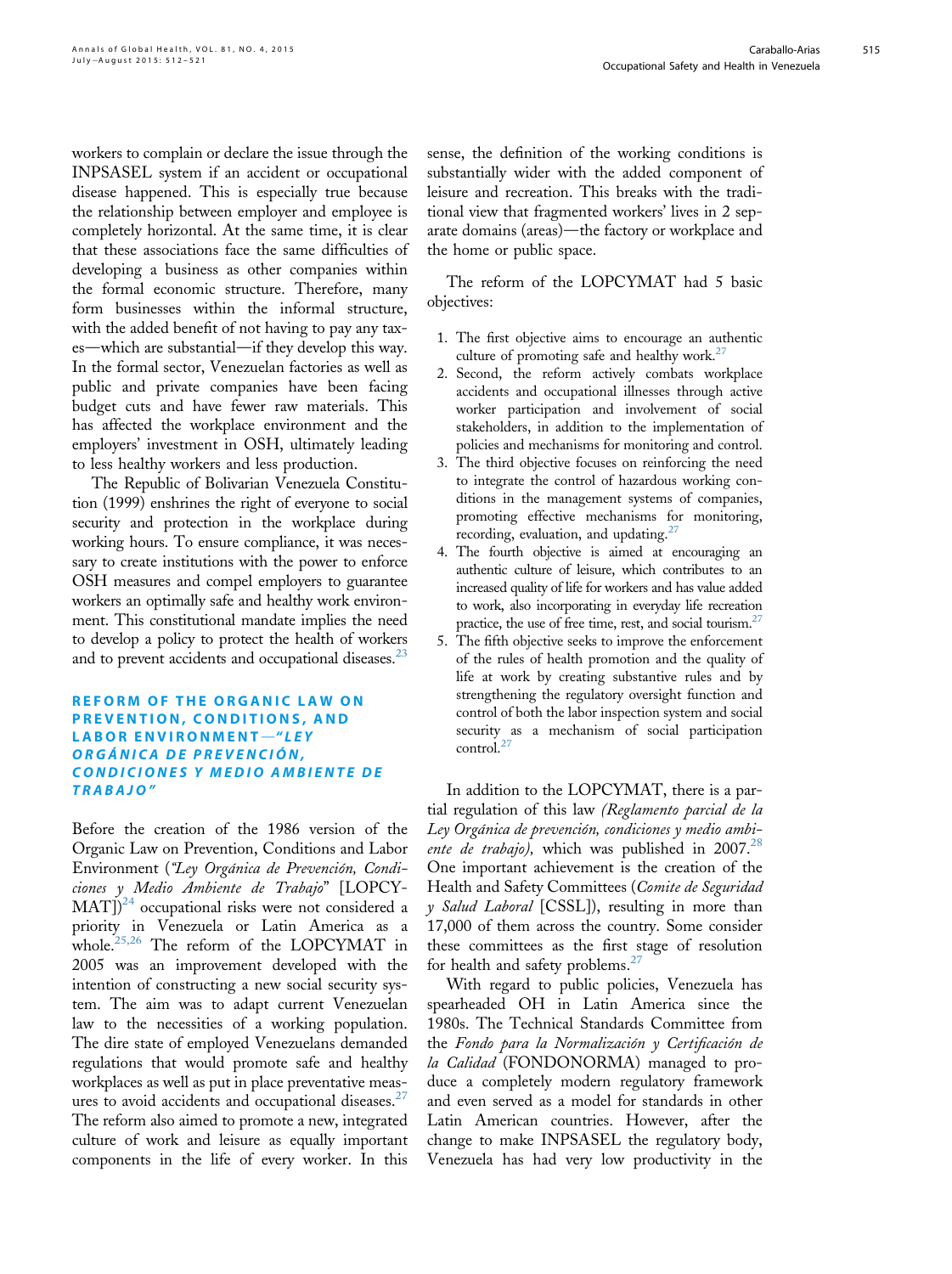publication of new standards and in updating the old ones. Since the creation of INPSASEL in 2008, 2 technical norms and 1 guideline have been published: 1 norm about the "Occupational Safety and Health Program," in which it was established—among other requirements—that all companies should provide 16 hours of training related to OSH per trimester,  $29$  and the norm about the Occupational Diseases declaration including a list of 64 occupational diseases<sup>[30](#page-8-0)</sup>; 1 technical guideline of prevention regarding prevention delegates.<sup>[31](#page-8-0)</sup> In contrast, the Regulations for Occupational Health and Safety at Work (Reglamento de Condiciones de Higiene y Seguridad y Salud en el Trabajo) has not being updated since 1973.<sup>[32](#page-8-0)</sup> From a positive perspective, the Law for Persons with Disabilities (Ley para las Personas con Discapacidad) was published in  $2007.<sup>33</sup>$  $2007.<sup>33</sup>$  $2007.<sup>33</sup>$ 

The country is still expecting more than 10 guidelines to be published, but many are convinced that changes do not happen magically just with the creation of more regulations, and the gap between the already existent written guidelines and the reality of life for the average Venezuelan worker is a definite problem that needs to be remedied for life to improve for the people.

# ORGANIC LABOR LAW FOR MALE AND FEMALE WORKERS (LEY ORGÁNICA DEL TRABAJO DE LOS TRABAJADORES Y LAS TRABAJADORAS)

In addition to LOPCYMAT, the Organic Labor Law for Male and Female Workers (Ley Orgánica del Trabajo de los Trabajadores y las Trabajadoras



[LOTTT]) was reformed in April 2012.<sup>[34](#page-8-0)</sup> It incorporated many important milestones for OSH like the reduction of the weekly work hours standards to a maximum 40 hours a week, increased maternity benefits, declaration of formal rights for domestic workers, and creation of several other relevant articles protecting workers in specific jobs.

Occupational Accidents and Diseases. The ILO estimates that approximately 2.3 million workers per year are dying worldwide as a result of occupa-tional injuries and illnesses.<sup>[29](#page-8-0)</sup> In Venezuela, according to Article 70 of the LOPCYMAT, an occupational disease is defined as a disease that was "incurred or aggravated during work or exposure "to the disease states in which the worker is required to work", such as those attributable to the action of physical and mechanical agents, ergonomic conditions, meteorological, chemical, biological, psychosocial, and emotional factors, which are manifested by an organic lesion, enzyme or biochemical disorders, functional or mental disorders, temporary or permanent imbalance."<sup>[24](#page-8-0)</sup> Today OSH is a public health problem because it affects a high percentage of people around the world.<sup>[30](#page-8-0)</sup> And taking the ILO projections into account, in Venezuela it is estimated that 5 deaths occur daily because of occupational accidents. This is alarming considering that 100% of them could be prevented.

In 2006, INPSASEL published a report stating that musculoskeletal disorders were the most common occupational diseases diagnosed (76.5%), followed by conditions related to psychosocial factors (6.3%), respiratory diseases (3.9%), voice pathologies  $(1.5\%)$ , and noise-induced hearing  $\log^{33}$  $\log^{33}$  $\log^{33}$  $(1.3\%)$  (Fig. 2).<sup>[31](#page-8-0)</sup> The latest news from INPSASEL states that 90% of the occupational diseases are musculoskeletal disorders, $32$  showing these are relatively on the rise. Again, 100% of these diseases and accidents could be prevented with adequate OSH policies enforced by the government, social organizations, unions, schools, and universities and the active participation of the workers.

It has been found that 90% of workplaces in Venezuela do not have access to occupational health services. Therefore when an accident occurs, or symptoms of an occupational disease are noticed, these workers visit their primary care physician, who usually does not suspect the connection between the injury or health complaints and the workplace. $35$  In practice, the diagnosis of occupational diseases is one of the most important challenges for occupational physicians and members of the Health and Safety Committees in Venezuela.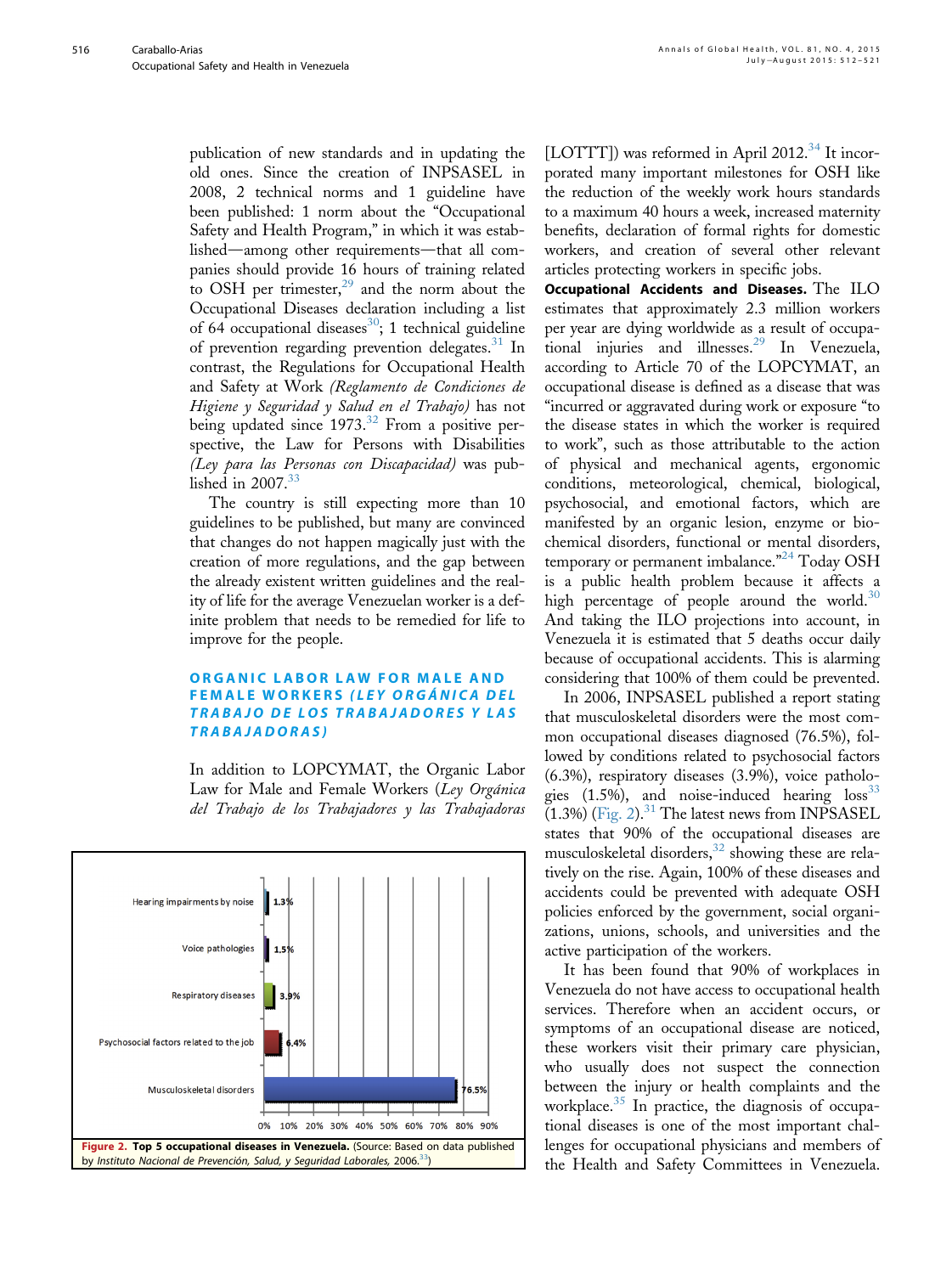It requires the intervention of professionals from different disciplines and an analysis of various aspects that may be involved in the genesis of work-related complaints and diseases. This process of genuine inquiry is made even more complex because it warrants biopsychosocial assessment of intra- and extra-workplace issues, which further hinders the process. It is important to emphasize that in Venezuela the concept of occupational disease also includes nonoccupational pathological conditions that could be aggravated during work. In other words, all common pathological conditions such as a hypertension could be qualified as "aggravated by the occupation" if sufficient elements to consider it are collected. Such a claim requires a genuine, critical analysis and highly qualified professionals to determine the contribution of causal factors at work in addition to the whole context and the personal history, identifying and considering each of the possible causes. For many years it has been recognized that there are no accurate statistics reflecting the problem, but it can be inferred that it is generally high because high rates of disability are common among the Venezuelan working public. $36$ With the significant issue of under-reporting, occu-pational disease figures are often not reliable.<sup>[35](#page-8-0)</sup>

Work-related Accidents. Before the creation of INPSASEL, the best statistics were reported by the Directorate of Occupational Medicine at the Venezuelan Institute of Social Security (Instituto Venezolano de Los Seguros Sociales). However, in 2008, this institute was only able to cover 23% of the working population.<sup>[27](#page-8-0)</sup> Based on this information it was estimated that there would be at least 144,000 accidents at work, and 10% of those workers would be permanently disabled from these accidents every year.<sup>[31](#page-8-0)</sup> However, in 2008, only 54,858 workplace accidents were reported-that means less than 50% of the accidents in the workplace. The failures in the Venezuelan system of labor statistics, as well as the issue of underreporting, have made it impossible to quantify the real impact of accidents $37$  and occupational diseases on the working population (Fig. 3).

The 2006 statistics showed that the occupational fatality rate for accidents was 15.6 per 100,000 people in Venezuela, very high compared with the United Kingdom at 0.8 per 100.000 inhabitants; Sweden, 1.4 per 100.000 inhabitants; and Switzer-land, 2.0 per 100.000 inhabitants.<sup>[38](#page-8-0)</sup>

Crisis and Informal Economy. In recent years, Latin America has begun experiencing a socioeconomic crisis, and Venezuela could not avoid these problems.

The economic crisis is reflected in a decline in purchasing power, high levels of poverty, and a great rise in unemployment. A large consequence of this situation is the growth of an informal economy, which has significant potential to create jobs and income but has minimal requirements in education, qualification, technology, and capital.<sup>[30](#page-8-0)</sup> If a person chooses to leave the formal economic sector and enter the informal sector to gain an income, they also have the added benefit of not having to pay taxes, a substantial benefit to the Venezuelan working class.

The Venezuelan National Institute of Statistics conducted a comparative analysis of the population employed in the informal sector that showed that in June 2011 there were 5,177,000 informal sector workers, whereas in June 2012 there were 5,401,000, an increase of 223,600 people.<sup>[30](#page-8-0)</sup> Because of the precarious situation, low incentives, and very low salaries in the formal economy, the informal economy is growing, and new desperate ways to make money are starting to appear. With lines for basic products at the grocery stores that last for hours, the black market for goods is growing quickly and employing more Venezuelans who could have been part of the formal economy if the economy was more stable. In the meantime, while the workers and their families spend a lot of time trying to get basic products, their leisure time is reduced, giving them less time to relax and perform rewarding activities. In turn, the loss of these activities has a negative impact on other areas of life including their work productivity. As a conclusion, if well-being is the sum of economic, social, cultural, and labor conditions as well as favorable health, leisure time, and sports, we can conclude there has been a significant deterioration to the overall well-being of the working population in Venezuela.

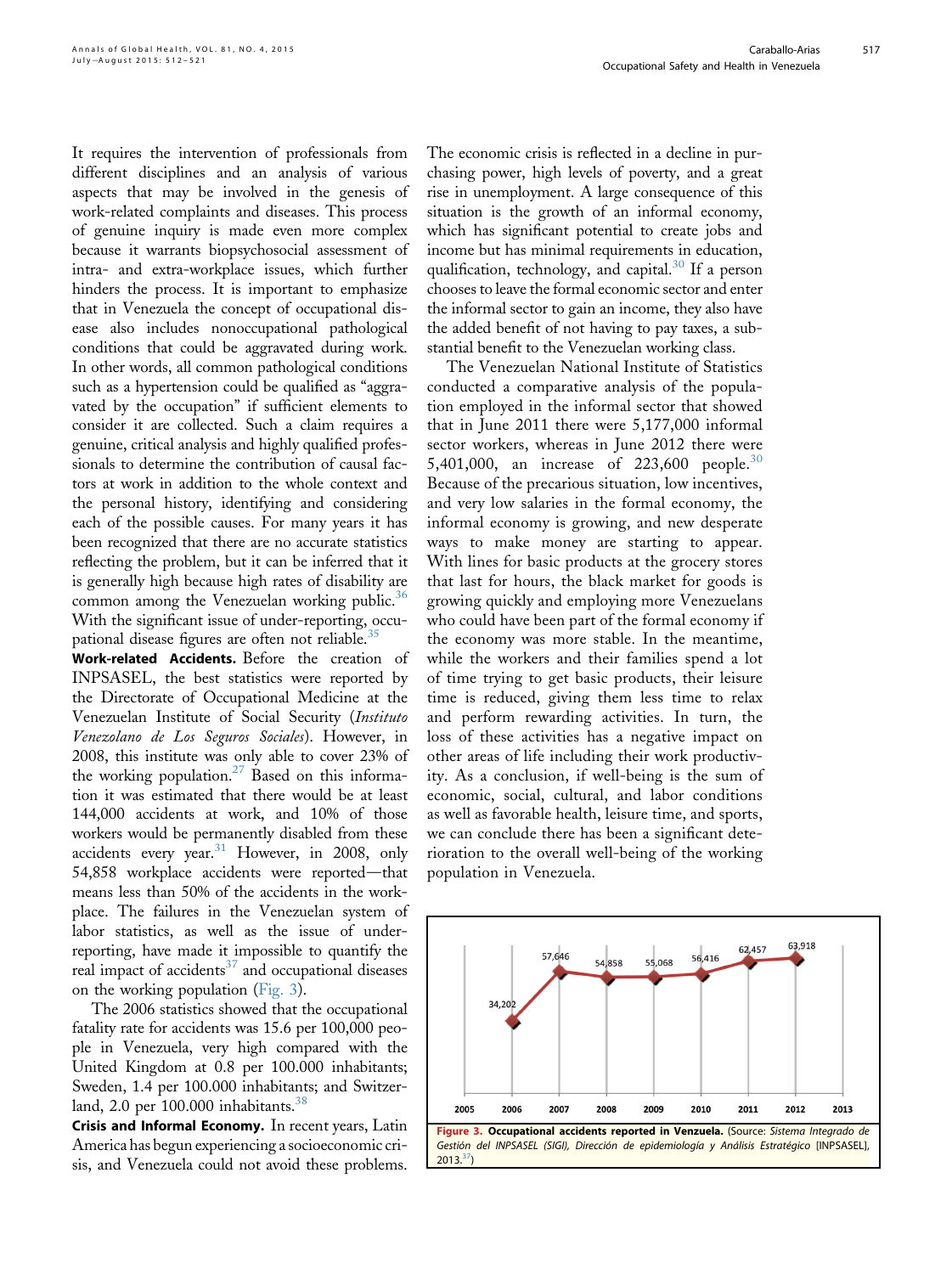Occupational Medical Training and Research Resources. It is a paradox that medical schools in Venezuelan universities promote healthy environments and yet these students will end up in unheal-thy work environments by no fault of their own.<sup>[39](#page-8-0)</sup> With little care from the government for the working environment of our medical professionals and scientists, there are few incentives to stay in Venezuela. Approximately1.6 million professionals have left the country for a better life elsewhere. One element that measures the importance that countries attach to scientific research is the allocations of funds to institutions and technology development programs.<sup>[40](#page-8-0)</sup> Japan allocates 2.8% of its GDP, United States 2.6%, France 2.3%, whereas Argentina allocates 0.38%, Chile 0.4%, Mexico 0.31%, and Venezuela 0.34%.<sup>[40](#page-8-0)</sup> This means Venezuela provides a very small budget to research compared with many other Latin American countries, in principle rich nations. This is why research centers, universities, and public and private health are losing highly qualified staff, specialists, and researchers for lack of incentives.

UNESCO has estimated that developing countries should have at least 1 researcher per 1,000 inhabitants to advance science and technology. According to that argument, Venezuela should have 24,000-30,000 researchers in all areas of knowledge. However, the Observatory of Science and Technology and the Research Promotion Program (Observatorio Nacional de Ciencia tecnología e Innovación, created by the Chavez government and operated until 2009) estimates that Venezuela had  $6822$  registered researchers,<sup>[40](#page-8-0)</sup> but there are no statistics about how many of them are OSH researchers. Without question this number has dropped in the last 5 years as economic turmoil and social unrest has increased. As a courtesy, the Venezuelan Society of Occupational Health (Sociedad Venezolana de Salud Ocupacional) provided registration numbers from the year 2014 that said there were 815 occupational physicians, 31 hygienists, 18 ergonomists, and 45 occupational physiologists. $41$ Venezuelan scientists started facing budget cuts and increasing pressure from government institutions. Most basic science programs in Venezuela are currently destined to disappear.<sup>[42](#page-9-0)</sup> This dire situation within Venezuelan science has worsened considerably as a product of a combination of factors, which include political decisions and an unprecedented economic crisis. Venezuela is the only South American nation whose scientific output is declining, and it ranks among the lowest

current citation impact weighted by research field in the region. $42$ 

A study in lower- and lower-middle-income countries (2 Venezuelan medical schools participated) explored the attitudes of medical students toward OSH and its perceived importance in overall health. This attitude could be changed by modifications in OSH courses that reflect the importance of OSH.<sup>[43](#page-9-0)</sup> However, individuals spend much time and efforts to be aligned with evidencebased medicine and to promote occupational health-based evidence with a Cochrane Associate Group in the Universidad Central de Venezuela. It is led by an occupational medicine specialist pro- $fessor<sup>44</sup>$  $fessor<sup>44</sup>$  $fessor<sup>44</sup>$  with the goal of using the best scientific evidence possible to increase awareness in professional practice and to improve practice and care for the workers.<sup>[45](#page-9-0)</sup>

## **CONCLUSIONS**

The written regulations for OSH in Venezuela are innovative and detailed; however, the gap between what is written and reality is significant. Although there are multiple governmental groups all attempting to use their limited resources-Venezuelan Institute of Social Security, Ministry of Popular Power for Health and Protection Social, Ministry of Popular Power for Work and Social Security, INPSASEL, Ministry of Power Popular for Environment, Ministry of Popular Power for Energy and Petroleum<sup>[27](#page-8-0)</sup> they are not completely articulated with each other. Greater coordination among these government organizations would contribute to a substantial development of OSH policies and enforcement of policies in industries, in the public sector, and in the informal sector of Venezuela.

It seems that despite having increased the OSH structure in the country over the past decade (legislation, inspector body, more OSH services, OSH delegates, labor, health and safety committees, more professionals) the overall performance has not improve in the same proportion. Unfortunately, it seems that Venezuela will not have good updated basic information from statistics in the near future, avoiding consequences on public policy, so there is no way to know what the situation really is. Not knowing the size of the problem and having unreliable or old data limit the possibility of developing a successful solution.

The low diversification of the Venezuelan economy is one of the main reasons for the country's limited economic growth, with a current situation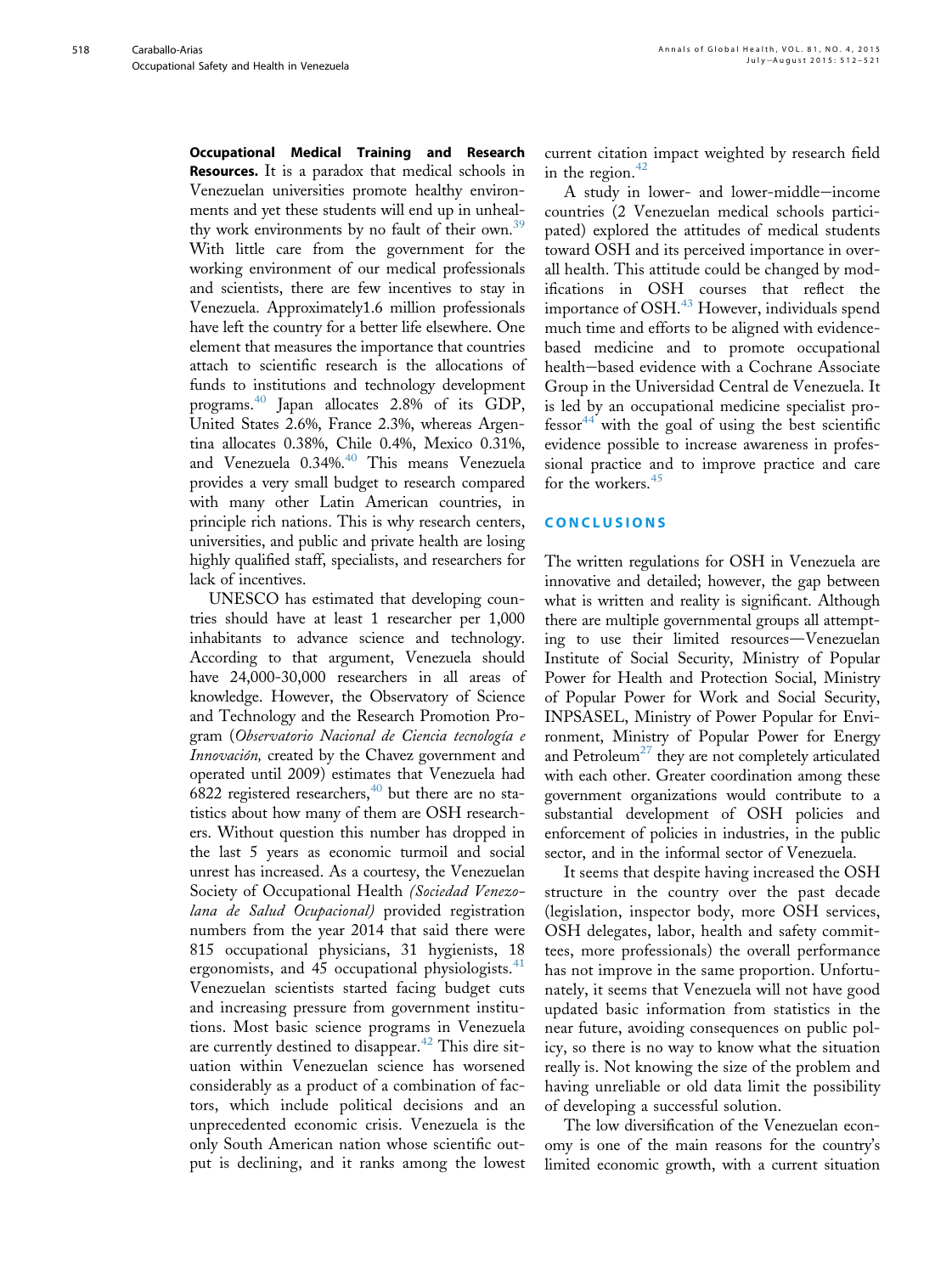<span id="page-7-0"></span>that puts Venezuela well within the category of unpredictable and turbulent markets, with high levels of volatility.[46](#page-9-0) Venezuela is facing a recession, extreme scarcity of basic goods and medication, poverty, hyperinflation, and criminal violence. Some of the country's biggest overarching problems are issues of social inequality and political instability. If these areas are at best in flux and at worst diminishing, they are undoubtedly affecting the practice of OSH in the country. Venezuela is a country that has made some attempts to decrease social inequities and to improve OHS by creating additional social welfare benefits-called "mis-sions"<sup>[47](#page-9-0)</sup>—for its working population, but most have fallen short. And now with its primary source of income—oil—dropping in price, the sustainability of these benefits are in doubt with the presumption that these programs will tend to disappear. Nevertheless, closing the gaps in health and achieving better results demand that Venezuela strengthen their technical capabilities. It is important to spread the message to the entire community and educate the public on the cost of not taking preventative measures.[22](#page-8-0) Ultimately, investing in OSH now will bring far more benefit than cost.

Despite more than a decade of significant endeavors on the part of the Venezuelan government, the needs of the majority of workers are not met. In addition, the working conditions for the majority of those employed in this country do not meet the basic standards and guidelines set by the ILO regarding decent jobs. Ultimately, the Venezuelan authorities still have huge challenges to overcome in order to reach internationally standardized levels of workplace safety and well-being.

Venezuela is a young country with relatively recent occupational safety and health regulations; important steps have already been taken to address the challenging task of creating a preventive culture in a hardship location with parallel priorities in the society. The expectation is that in the next decade the OSH management system can mature and get the necessary consolidation with the synergy, integration, and commitment of all layers of the society; with the active participation of the principal social actors from the public and private sectors, universities, and intellectual, scientific, and technical professionals; with the support of good infrastructure, enough inspections, an appropriate number of OSH professionals, informative lessons, and websites; and even the inclusion of new ways to communicate and spread the preventive message to improve the working conditions and reach the authentic transformational change to reach the development of the potentialities of the workers, including spiritual growth that goes beyond the borders of the workplace.

#### ACKNOWLEDGMENTS

The author acknowledges Frank van Dijk, Mary C. Herring, Daniel Gonzalez, and Marcial Barrios Covaro for their important contributions.

#### REFERENCES

- 1. [Davis L, Souza E. Integrating occupa](http://refhub.elsevier.com/S2214-9996(15)01238-2/sref1)[tional health with mainstream public](http://refhub.elsevier.com/S2214-9996(15)01238-2/sref1) [health in Massachusetts: an approach](http://refhub.elsevier.com/S2214-9996(15)01238-2/sref1) [to intervention. Public Health Rep](http://refhub.elsevier.com/S2214-9996(15)01238-2/sref1) [2009;124\(Suppl 1\):5](http://refhub.elsevier.com/S2214-9996(15)01238-2/sref1)-[15](http://refhub.elsevier.com/S2214-9996(15)01238-2/sref1).
- 2. [Bryson A. Well-being in the work](http://refhub.elsevier.com/S2214-9996(15)01238-2/sref49) [place. Cent piece winter 2011;16\(3\):](http://refhub.elsevier.com/S2214-9996(15)01238-2/sref49)  $6 - 7$  $6 - 7$  $6 - 7$ .
- 3. [Febres CE, Cardozo A, Méndez A,](http://refhub.elsevier.com/S2214-9996(15)01238-2/sref3) [et al. La reforma de la Seguridad](http://refhub.elsevier.com/S2214-9996(15)01238-2/sref3) Social en Venezuela: Bases v Per[spectivas. Salud los Trab 2002;10:](http://refhub.elsevier.com/S2214-9996(15)01238-2/sref3)  $17 - 45$  $17 - 45$ .
- 4. El Universal. Al finalizar 2015 la pobreza en Venezuela será de 55%. Caracas: EU. Available at: [http://www.](http://www.eluniversal.com/nacional%2Dy%2Dpolitica/150615/al%2Dfinalizar%2D2015%2Dla%2Dpobreza%2Den%2Dvenezuela%2Dsera%2Dde%2D55) [eluniversal.com/nacional-y-politica/15](http://www.eluniversal.com/nacional%2Dy%2Dpolitica/150615/al%2Dfinalizar%2D2015%2Dla%2Dpobreza%2Den%2Dvenezuela%2Dsera%2Dde%2D55) 0615/al-fi[nalizar-2015-la-pobreza-en](http://www.eluniversal.com/nacional%2Dy%2Dpolitica/150615/al%2Dfinalizar%2D2015%2Dla%2Dpobreza%2Den%2Dvenezuela%2Dsera%2Dde%2D55)[venezuela-sera-de-55](http://www.eluniversal.com/nacional%2Dy%2Dpolitica/150615/al%2Dfinalizar%2D2015%2Dla%2Dpobreza%2Den%2Dvenezuela%2Dsera%2Dde%2D55); 2015. Accessed July 20, 2015.
- 5. Pons C, Cawthorne A. Recession-hit Venezuela vows New Year reforms, foes scoff. Reuters. Available at: [http://](http://www.reuters.com/article/2014/12/31/us-venezuela-economy-idUSKBN0K81KV20141231) [www.reuters.com/article/2014/12/31/](http://www.reuters.com/article/2014/12/31/us-venezuela-economy-idUSKBN0K81KV20141231) [us-venezuela-economy-idUSKBN0K81](http://www.reuters.com/article/2014/12/31/us-venezuela-economy-idUSKBN0K81KV20141231) [KV20141231](http://www.reuters.com/article/2014/12/31/us-venezuela-economy-idUSKBN0K81KV20141231); 2014. Accessed January 27, 2015.
- 6. Observatorio Venezolano de violencia. Informe del observatorio Venezolano de Violencia 2014. Caracas: OVV. Available at: [http://observatoriodeviolencia.](http://observatoriodeviolencia.org.ve/ws/wp-content/uploads/2015/02/OVV-INFORME-DEL-2014.pdf) [org.ve/ws/wp-content/uploads/2015/](http://observatoriodeviolencia.org.ve/ws/wp-content/uploads/2015/02/OVV-INFORME-DEL-2014.pdf) [02/OVV-INFORME-DEL-2014.pdf;](http://observatoriodeviolencia.org.ve/ws/wp-content/uploads/2015/02/OVV-INFORME-DEL-2014.pdf) 2014. Accessed January 24, 2015.
- 7. Romero S. Venezuela, more deadly than Iraq, wonders why. The New York Times. August 22, 2010. Available at: [http://www.nytimes.com/](http://www.nytimes.com/2010/08/23/world/americas/23venez.html) [2010/08/23/world/americas/23venez.](http://www.nytimes.com/2010/08/23/world/americas/23venez.html) [html;](http://www.nytimes.com/2010/08/23/world/americas/23venez.html) 2010. Accessed January 10, 2014.
- 8. Caselli I. Venezuela rocked by killing of beauty queen Monica Spear. BBC. January 9, 2014. Available at: [http://](http://www.bbc.com/news/world-latin-america-25666243) [www.bbc.com/news/world-latin](http://www.bbc.com/news/world-latin-america-25666243)[america-25666243;](http://www.bbc.com/news/world-latin-america-25666243) 2014. Accessed August 21, 2014.
- 9. Universal El. 1,6 millones de venezolanos han emigrado de Venezuela desde 1999. Caracas: EU. Available at: [http://globovision.com/16-millones](http://globovision.com/16-millones-de-venezolanos-han-emigrado-de-venezuela-desde-1999)[de-venezolanos-han-emigrado-de](http://globovision.com/16-millones-de-venezolanos-han-emigrado-de-venezuela-desde-1999)[venezuela-desde-1999;](http://globovision.com/16-millones-de-venezolanos-han-emigrado-de-venezuela-desde-1999) 2014. Accessed February 13, 2015.
- 10. World Health Organization. Salud de los trabajadores: Plan de Acción Mundial. Geneva: WHO. Available at: [http://www.who.int/occupational\\_](http://www.who.int/occupational_health/WHO_health_assembly_sp_web.pdf) [health/WHO\\_health\\_assembly\\_sp\\_](http://www.who.int/occupational_health/WHO_health_assembly_sp_web.pdf) [web.pdf](http://www.who.int/occupational_health/WHO_health_assembly_sp_web.pdf); 2007. Accessed June 10, 2015.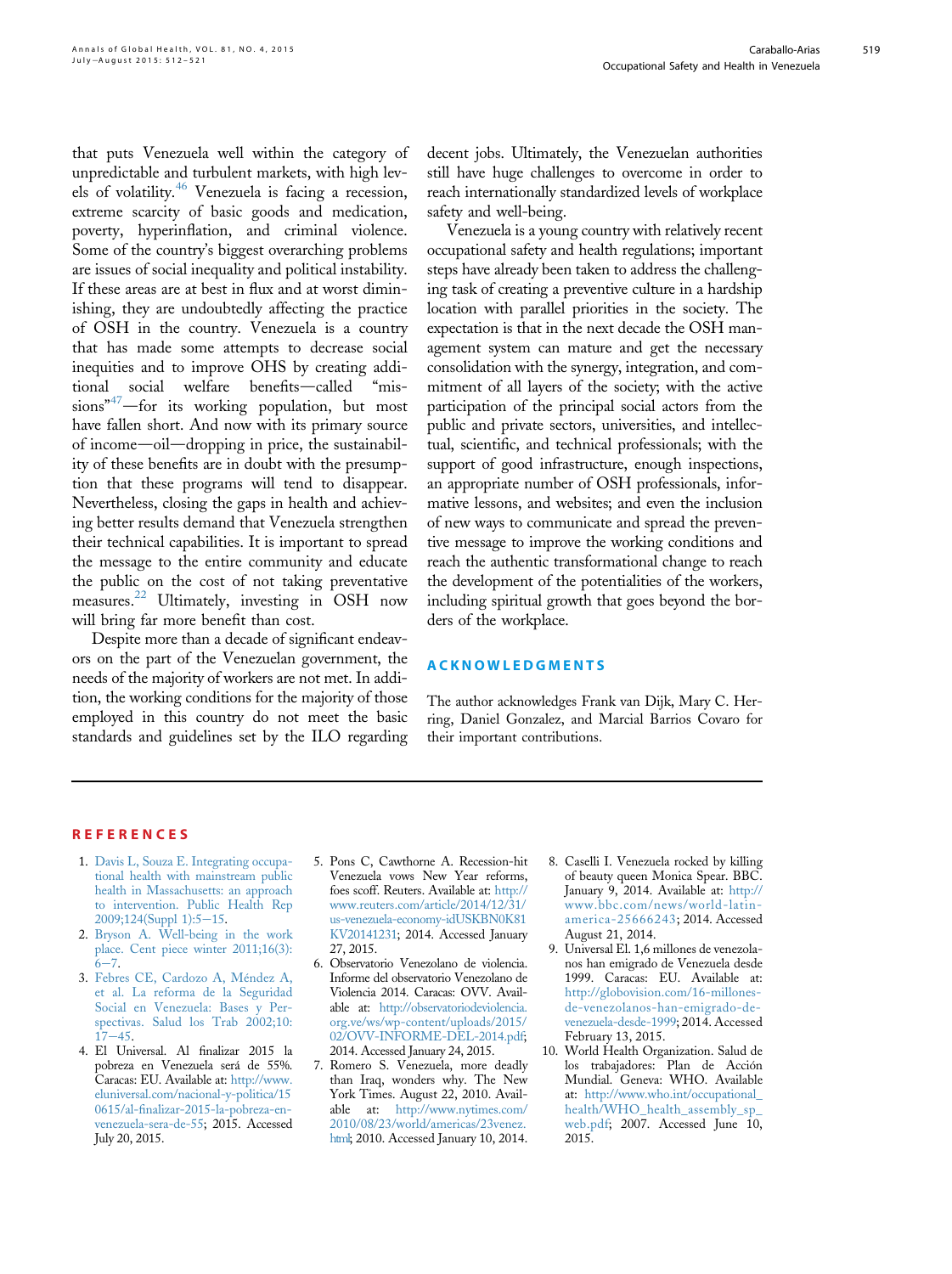- <span id="page-8-0"></span>11. [Kim IH, Muntaner C, Chung H,](http://refhub.elsevier.com/S2214-9996(15)01238-2/sref11) Benach I: EMCONET Network. [Case studies on employment-related](http://refhub.elsevier.com/S2214-9996(15)01238-2/sref11) [health inequalities in countries repre](http://refhub.elsevier.com/S2214-9996(15)01238-2/sref11)[senting different types of labor mar](http://refhub.elsevier.com/S2214-9996(15)01238-2/sref11)kets. Int J Health Serv  $2010;40(2)$ :  $255 - 67$  $255 - 67$  $255 - 67$ .
- 12. Instituto Nacional de Estadísticas (INE). XIV Censo Nacional de población y vivienda. Caracas: INE. Available at: [http://www.ine.gov.ve/documentos/](http://www.ine.gov.ve/documentos/Demografia/CensodePoblacionyVivienda/pdf/Censo%202011_Resultados_Basicos.pdf) Demografi[a/CensodePoblacionyVivienda/](http://www.ine.gov.ve/documentos/Demografia/CensodePoblacionyVivienda/pdf/Censo%202011_Resultados_Basicos.pdf) [pdf/Censo 2011\\_Resultados\\_Basicos.pdf](http://www.ine.gov.ve/documentos/Demografia/CensodePoblacionyVivienda/pdf/Censo%202011_Resultados_Basicos.pdf); 2011. Accessed June 15, 2015.
- 13. Instituto Nacional de Estadísticas (INE). Indicadores globales de la fuerza de trabajo. Caracas: INE. Available at: [http://www.ine.gov.ve/documentos/](http://www.ine.gov.ve/documentos/Social/FuerzadeTrabajo/pdf/Trimestral201402.pdf) [Social/FuerzadeTrabajo/pdf/Trimestral](http://www.ine.gov.ve/documentos/Social/FuerzadeTrabajo/pdf/Trimestral201402.pdf) [201402.pdf](http://www.ine.gov.ve/documentos/Social/FuerzadeTrabajo/pdf/Trimestral201402.pdf); 2014. Accessed July 15, 2015.
- 14. Organización Panamericana de la Salud. Datos estadísticos República Bolivariana de Venezuela. Geneva: OPS. Available at: [http://www.who.](http://www.who.int/countries/ven/es) [int/countries/ven/es](http://www.who.int/countries/ven/es); 2013. Accessed Octuber 13, 2014.
- 15. Instituto Nacional de Estadísticas (INE). Primeros resultados censo 2011. Caracas: INE. Available at: [http://www.ine.gov.ve/documentos/](http://www.ine.gov.ve/documentos/Demografia/CensodePoblacionyVivienda/ppt/Resultados_Censo2011.pdf) Demografi[a/CensodePoblaciony](http://www.ine.gov.ve/documentos/Demografia/CensodePoblacionyVivienda/ppt/Resultados_Censo2011.pdf) [Vivienda/ppt/Resultados\\_Censo2011.](http://www.ine.gov.ve/documentos/Demografia/CensodePoblacionyVivienda/ppt/Resultados_Censo2011.pdf) [pdf;](http://www.ine.gov.ve/documentos/Demografia/CensodePoblacionyVivienda/ppt/Resultados_Censo2011.pdf) 2012. Accessed June 14, 2015.
- 16. Instituto Nacional de Estadísticas (INE). Dinámica Demográfica y Pobreza Censo 2011. Caracas: INE. Available at: [http://www.ine.gov.ve/](http://www.ine.gov.ve/documentos/Demografia/CensodePoblacionyVivienda/pdf/tendencia_pobreza_censo2011.pdf) [documentos/Demogra](http://www.ine.gov.ve/documentos/Demografia/CensodePoblacionyVivienda/pdf/tendencia_pobreza_censo2011.pdf)fia/Censode [PoblacionyVivienda/pdf/tendencia\\_](http://www.ine.gov.ve/documentos/Demografia/CensodePoblacionyVivienda/pdf/tendencia_pobreza_censo2011.pdf) [pobreza\\_censo2011.pdf;](http://www.ine.gov.ve/documentos/Demografia/CensodePoblacionyVivienda/pdf/tendencia_pobreza_censo2011.pdf) 2013. Accessed June 13, 2014.
- 17. Instituto Nacional de Estadísticas (INE). IV Censo Económico 2007- 2008. Caracas: INE. Available at: [http://www.ine.gov.ve/documentos/](http://www.ine.gov.ve/documentos/Economia/IVCensoEconomico/pdf/InformeIVCE.pdf) [Economia/IVCensoEconomico/pdf/](http://www.ine.gov.ve/documentos/Economia/IVCensoEconomico/pdf/InformeIVCE.pdf) [InformeIVCE.pdf](http://www.ine.gov.ve/documentos/Economia/IVCensoEconomico/pdf/InformeIVCE.pdf); 2010. Accessed June 16, 2015.
- 18. El Universal. Estiman salario de docentes universitarios entre Bs. 40 mil y 120 mil. Caracas: EU. Available at: [http://www.eluniversal.com/nacional](http://www.eluniversal.com/nacional-y-politica/150204/estiman-salario-de-docentes-universitarios-entre-bs-40-mil-y-120-mil)[y-politica/150204/estiman-salario-de](http://www.eluniversal.com/nacional-y-politica/150204/estiman-salario-de-docentes-universitarios-entre-bs-40-mil-y-120-mil)[docentes-universitarios-entre-bs-40-mil](http://www.eluniversal.com/nacional-y-politica/150204/estiman-salario-de-docentes-universitarios-entre-bs-40-mil-y-120-mil)[y-120-mil;](http://www.eluniversal.com/nacional-y-politica/150204/estiman-salario-de-docentes-universitarios-entre-bs-40-mil-y-120-mil) 2015. Accessed March 13, 2015.
- 19. Banco Central de Venezuela. Tipo de cambio de referencia Artículo 24 del Convenio Cambiario Nº 33 del 10/ 02/2015. Caracas, Venezuela: BCV. Available at: [http://www.bcv.org.ve/c5/](http://www.bcv.org.ve/c5/simadi/tdcart24cc33.xls) [simadi/tdcart24cc33.xls](http://www.bcv.org.ve/c5/simadi/tdcart24cc33.xls); 2015. Accessed May 18, 2015.
- 20. Instituto Nacional de Prevención Salud y Seguridad Laborales (INPSA-SEL). Información sobre el INPSA-<br>SEL. Caracas: INPSASEL. INPSASEL. Available at: [http://www.inpsasel.gob.](http://www.inpsasel.gob.ve/moo_medios/sec_inpsasel.html)

Accessed May 20, 2006.

- 21. Wikipedia. Constitution of the Bolivarian Republic of Venezuela. Available at: [https://en.wikipedia.org/wiki/](https://en.wikipedia.org/wiki/Constitution_of_Venezuela) [Constitution\\_of\\_Venezuela](https://en.wikipedia.org/wiki/Constitution_of_Venezuela); Accessed June 21, 2014.
- 22. Prensa UNY. En Venezuela: 30 mil trabajadores mueren o se incapacitan por accidentes laborales cada año. Caracas: El Impulso. Available at: [http://](http://elimpulso.com/articulo/en-venezuela-30-mil-trabajadores-mueren-o-se-incapacitan-por-accidentes-laborales-cada-ano) [elimpulso.com/articulo/en-venezuela-30](http://elimpulso.com/articulo/en-venezuela-30-mil-trabajadores-mueren-o-se-incapacitan-por-accidentes-laborales-cada-ano) [mil-trabajadores-mueren-o-se-incapacitan](http://elimpulso.com/articulo/en-venezuela-30-mil-trabajadores-mueren-o-se-incapacitan-por-accidentes-laborales-cada-ano)[por-accidentes-laborales-cada-ano;](http://elimpulso.com/articulo/en-venezuela-30-mil-trabajadores-mueren-o-se-incapacitan-por-accidentes-laborales-cada-ano) 2012. Accessed November 13, 2014.
- 23. República Bolivariana de Venezuela. Asamblea Nacional. Constitución de la República Bolivariana de Venezuela. Caracas: Asamblea Nacional. Available at: [http://www.inpsasel.gob.ve/moo\\_](http://www.inpsasel.gob.ve/moo_doc/ConstitucionRBV1999-ES.pdf) [doc/ConstitucionRBV1999-ES.pdf;](http://www.inpsasel.gob.ve/moo_doc/ConstitucionRBV1999-ES.pdf) 1999. Accessed July 15, 2015.
- 24. Congreso de la República de Venezuela. Ley Orgánica de prevención, condiciones y medio ambiente de trabajo (LOPCYMAT). Caracas: Venezuela. Available at: [http://www.inpsasel.gob.](http://www.inpsasel.gob.ve/moo_news/lopcymat.html)<br>ve/moo\_news/loncymat.html: 2005. [ve/moo\\_news/lopcymat.html;](http://www.inpsasel.gob.ve/moo_news/lopcymat.html) Accessed May 11, 2015.
- 25. Mendes R. Salud Ocupacional. Un área prioritaria en la salud de los trabajadores. Boletín de la Oficina Sanitaria Panamericana. OPS. Available at: [http://](http://hist.library.paho.org/Spanish/BOL/v93n6p506.pdf) [hist.library.paho.org/Spanish/BOL/](http://hist.library.paho.org/Spanish/BOL/v93n6p506.pdf) [v93n6p506.pdf;](http://hist.library.paho.org/Spanish/BOL/v93n6p506.pdf) 1982. Accessed May 16, 2015.
- 26. [Michaels D, Barrera C,](http://refhub.elsevier.com/S2214-9996(15)01238-2/sref26) [Gacharna MG. Economic develop](http://refhub.elsevier.com/S2214-9996(15)01238-2/sref26)[ment and occupational health in Latin](http://refhub.elsevier.com/S2214-9996(15)01238-2/sref26) [America: new directions for public](http://refhub.elsevier.com/S2214-9996(15)01238-2/sref26) [health in less developed countries.](http://refhub.elsevier.com/S2214-9996(15)01238-2/sref26) [Am J Public Health 1985;75:536](http://refhub.elsevier.com/S2214-9996(15)01238-2/sref26)-[42.](http://refhub.elsevier.com/S2214-9996(15)01238-2/sref26)
- 27. [Yanes L. La salud de los trabajadores](http://refhub.elsevier.com/S2214-9996(15)01238-2/sref51) [en el marco del proceso político vene](http://refhub.elsevier.com/S2214-9996(15)01238-2/sref51)[zolano: impacto de la reforma de la ley](http://refhub.elsevier.com/S2214-9996(15)01238-2/sref51) [orgánica de prevención, condiciones y](http://refhub.elsevier.com/S2214-9996(15)01238-2/sref51) [medio ambiente de trabajo. Salud los](http://refhub.elsevier.com/S2214-9996(15)01238-2/sref51) Trab  $2008;16(2):53-62$ .
- 28. Instituto Nacional de Prevención Salud y Seguridad Laborales (INPSASEL). Reglamento parcial de la Ley orgánica de prevención, condiciones y medio ambiente de trabajo. Gaceta oficial de la República Bolivariana de Venezuela. No 38.596 del 3 de enero de 2007. Caracas: INPSASEL. Available at: [http://](http://www.inpsasel.gob.ve/moo_doc/regl_par_lopcymat.pdf) [www.inpsasel.gob.ve/moo\\_doc/regl\\_](http://www.inpsasel.gob.ve/moo_doc/regl_par_lopcymat.pdf) [par\\_lopcymat.pdf;](http://www.inpsasel.gob.ve/moo_doc/regl_par_lopcymat.pdf) 2007. Accessed May 17, 2015.
- 29. Centre GMH. The Hazards Campaign. Manchester, UK: The Hazards Campaign. Available at: [http://www.](http://www.hazardscampaign.org.uk/wmd/index.htm) [hazardscampaign.org.uk/wmd/index.](http://www.hazardscampaign.org.uk/wmd/index.htm) [htm](http://www.hazardscampaign.org.uk/wmd/index.htm); 2013. Accessed February 29, 2012.
- 30. [Caraballo-Arias Y, Rodríguez AR,](http://refhub.elsevier.com/S2214-9996(15)01238-2/sref30) [Rivero ÁJ Rangel RG, Covaro MB.](http://refhub.elsevier.com/S2214-9996(15)01238-2/sref30) [Riesgos laborales en trabajadores de](http://refhub.elsevier.com/S2214-9996(15)01238-2/sref30) [barberías y peluquerías de economía](http://refhub.elsevier.com/S2214-9996(15)01238-2/sref30)<br>[informal. Cienc Trab 2013;46:18](http://refhub.elsevier.com/S2214-9996(15)01238-2/sref30)–[23.](http://refhub.elsevier.com/S2214-9996(15)01238-2/sref30)
- [ve/moo\\_medios/sec\\_inpsasel.html;](http://www.inpsasel.gob.ve/moo_medios/sec_inpsasel.html) 2015. 31. Instituto Nacional de Prevención Salud y Seguridad Laborales (INPSA-SEL) Dirección de Epidemiologia e Investigación. Direcciones Estadales de Salud de los Trabajadores DIRE-SAT. 2006.
	- 32. Falcon D. El 90% de las enfermedades ocupacionales es por trastornos músculo-esqueléticos. Caracas: INPSASEL. Available at: [http://www.inpsasel.gob.](http://www.inpsasel.gob.ve/moo_news/Prensa_722.html) [ve/moo\\_news/Prensa\\_722.html](http://www.inpsasel.gob.ve/moo_news/Prensa_722.html); 2013. Accessed November 22, 2014.
	- 33. Instituto Nacional de Prevención Salud y Seguridad Laborales (INPSASEL). Registro de enfermedades ocupacionales. Caracas: INPSASEL. Available at: [http://www.inpsasel.gob.ve/moo\\_](http://www.inpsasel.gob.ve/moo_doc/enf_ocup_2006.xls) [doc/enf\\_ocup\\_2006.xls](http://www.inpsasel.gob.ve/moo_doc/enf_ocup_2006.xls); 2006. Accessed February 26, 2015.
	- 34. República Bolivariana de Venezuela. Ley orgánica del trabajo, los trabajadores y las trabajadoras. Gaceta oficial No. 6076, 7-5-2012. Caracas: Venezuela. Available at: [http://www.minpptrass.](http://www.minpptrass.gob.ve/mantenimiento/LOTT/LEY_ORGANICA_DEL_TRABAJO_LOS_TRABAJADORES_Y_LAS_TRABAJADORAS.pdf) [gob.ve/mantenimiento/LOTT/LEY\\_](http://www.minpptrass.gob.ve/mantenimiento/LOTT/LEY_ORGANICA_DEL_TRABAJO_LOS_TRABAJADORES_Y_LAS_TRABAJADORAS.pdf) ORGANICA DEL TRABAJO LOS TRABAJADORES Y LAS [TRABAJADORAS.pdf;](http://www.minpptrass.gob.ve/mantenimiento/LOTT/LEY_ORGANICA_DEL_TRABAJO_LOS_TRABAJADORES_Y_LAS_TRABAJADORAS.pdf) 2012. Accessed January 23, 2015.
	- 35. [Curti S, Sauni R, Spreeuwers D, et al.](http://refhub.elsevier.com/S2214-9996(15)01238-2/sref35) [Interventions to increase the reporting](http://refhub.elsevier.com/S2214-9996(15)01238-2/sref35) [of occupational diseases by physicians.](http://refhub.elsevier.com/S2214-9996(15)01238-2/sref35) [Cochrane Database Syst Rev 2015;\(3\):](http://refhub.elsevier.com/S2214-9996(15)01238-2/sref35) [CD010305.](http://refhub.elsevier.com/S2214-9996(15)01238-2/sref35)
	- 36. [Rodríguez GY. Re](http://refhub.elsevier.com/S2214-9996(15)01238-2/sref36)flexiones acerca [de la situación actual de los Servi](http://refhub.elsevier.com/S2214-9996(15)01238-2/sref36)[cios de Salud Ocupacional en Ven](http://refhub.elsevier.com/S2214-9996(15)01238-2/sref36)[ezuela. Salud los Trab 2001;9:](http://refhub.elsevier.com/S2214-9996(15)01238-2/sref36)  $101 - 2$  $101 - 2$  $101 - 2$ .
	- 37. Instituto Nacional de Prevención Salud y Seguridad Laborales (INPSASEL). Sistema integrado de gestión. Dirección de epidemiologia y análisis estratégico. Occupational accidents reported in Venezuela. Caracas: INPSASEL. Available at: [http://www.inpsasel.gob.](http://www.inpsasel.gob.ve/estadisticas_08_09_10/Historico.html) [ve/estadisticas\\_08\\_09\\_10/Historico.](http://www.inpsasel.gob.ve/estadisticas_08_09_10/Historico.html) [html](http://www.inpsasel.gob.ve/estadisticas_08_09_10/Historico.html); 2013. Accessed December 4, 2014.
	- 38. Organización Internacional del Trabajo. Seguridad y salud en el trabajo Perfiles nacionales. Perfiles nacionales: OIT. Available at: [https://www.ilo.org/](https://www.ilo.org/legacy/english/protection/safework/worldday/products06/report06_profiles_sp.pdf) [legacy/english/protection/safework/](https://www.ilo.org/legacy/english/protection/safework/worldday/products06/report06_profiles_sp.pdf) [worldday/products06/report06\\_pro](https://www.ilo.org/legacy/english/protection/safework/worldday/products06/report06_profiles_sp.pdf)files\_ [sp.pdf;](https://www.ilo.org/legacy/english/protection/safework/worldday/products06/report06_profiles_sp.pdf) 2006. Accessed September 24,  $2014.$
	- 39. [Rojas-Martini M, Squillante G,](http://refhub.elsevier.com/S2214-9996(15)01238-2/sref39) [Espinoza C. Condiciones de trabajo](http://refhub.elsevier.com/S2214-9996(15)01238-2/sref39) [y salud de una Universidad Venezo](http://refhub.elsevier.com/S2214-9996(15)01238-2/sref39)[lana. Salud Publica Mex 2002;44:](http://refhub.elsevier.com/S2214-9996(15)01238-2/sref39)  $413 - 21$  $413 - 21$  $413 - 21$ .
	- 40. Olivares F. Éxodo de la inteligencia. El Universal. Caracas: Felix J. Tapia; 2015. Available at: [http://felixjtapia.org/blog/](http://felixjtapia.org/blog/2015/06/07/exodo-de-la-inteligencia-por-francisco-olivares-folivares10/#sthash.dB2cTDsf.dpuf) [2015/06/07/exodo-de-la-inteligencia](http://felixjtapia.org/blog/2015/06/07/exodo-de-la-inteligencia-por-francisco-olivares-folivares10/#sthash.dB2cTDsf.dpuf)[por-francisco-olivares-folivares10/#sthash.](http://felixjtapia.org/blog/2015/06/07/exodo-de-la-inteligencia-por-francisco-olivares-folivares10/#sthash.dB2cTDsf.dpuf) [dB2cTDsf.dpuf.](http://felixjtapia.org/blog/2015/06/07/exodo-de-la-inteligencia-por-francisco-olivares-folivares10/#sthash.dB2cTDsf.dpuf) Accessed June 31, 2015.